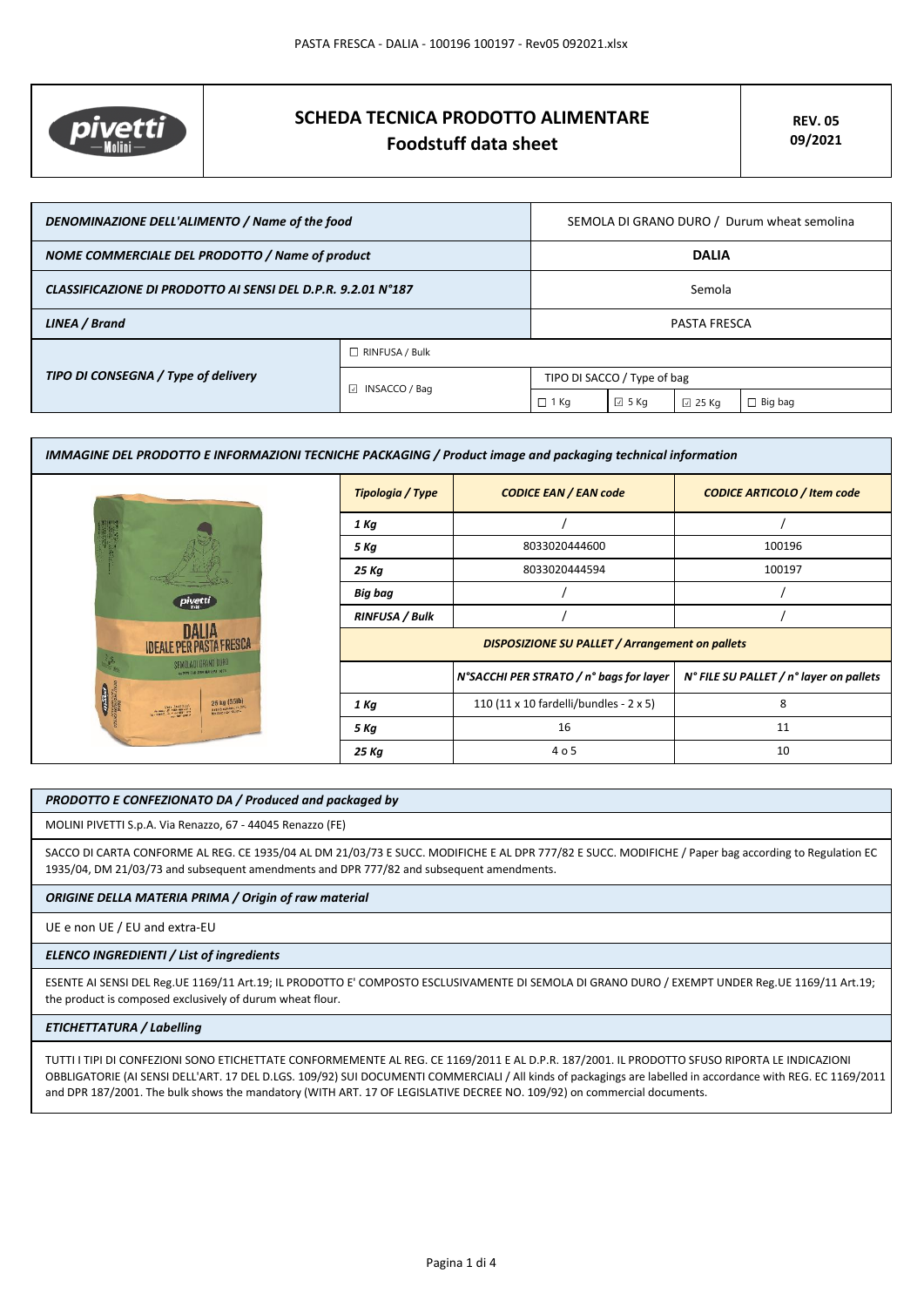| CARATTERISTICHE CHIMICO - FISICHE E REOLOGICHE / Chemical - physical and rheological characteristics                             |                                                           |                                                                              |                                      |  |
|----------------------------------------------------------------------------------------------------------------------------------|-----------------------------------------------------------|------------------------------------------------------------------------------|--------------------------------------|--|
| <b>PARAMETRI / Parameters</b>                                                                                                    | <b>UNITA' DI</b><br><b>MISURA</b> /<br>Unit of<br>measure | <b>VALORE MIN /</b><br><b>Minimum value</b>                                  | <b>VALORE MAX / Maximum</b><br>value |  |
| UMIDITA' (Reg. CEE n° 1470/68) / Humidity                                                                                        | %                                                         | 13,5                                                                         | 15,5                                 |  |
| PROTEINE (Metodo Kjeldhal N x 5,70) Protein (Kjeldhal method N x 5,70)                                                           | % $s/s$                                                   | 10,5                                                                         |                                      |  |
| MINERALI / Minerals                                                                                                              | % s/s                                                     |                                                                              | 0,90                                 |  |
| PUNTA NERA (PN) - PUNTA ROSSA (PR) / black tip - red tip                                                                         | $n^{\circ}/$ dmq                                          |                                                                              | 3 (pn) - 30 (pr)                     |  |
| <b>GRANULOMETRIA / Granulometry</b>                                                                                              |                                                           |                                                                              |                                      |  |
| <b>SETACCI / Sieves</b>                                                                                                          | TOLLERANZA (VALORE %) / Tollerance (%)                    |                                                                              |                                      |  |
| R.V. 500 µm                                                                                                                      |                                                           | 3±2                                                                          |                                      |  |
| R.V. 312 µm                                                                                                                      |                                                           | $58 \pm 5$                                                                   |                                      |  |
| R.V. 212 µm                                                                                                                      |                                                           | $28 \pm 5$                                                                   |                                      |  |
| R.V. 180 µm                                                                                                                      |                                                           |                                                                              |                                      |  |
| P.V. 180 µm                                                                                                                      |                                                           | 3±2<br>$8 \pm 2$                                                             |                                      |  |
|                                                                                                                                  |                                                           |                                                                              |                                      |  |
| PROPRIETA' ORGANOLETTICHE / Organoleptic properties                                                                              |                                                           |                                                                              |                                      |  |
| COLORE / Colour                                                                                                                  | GIALLO TIPICO / Typical yellow                            |                                                                              |                                      |  |
| ODORE / Aroma & Flavor                                                                                                           |                                                           | GRADEVOLE E NATURALE / Pleasant and natural                                  |                                      |  |
| ASPETTO / Appearance                                                                                                             |                                                           | POLVERE GRANULOSA / Coarse powder                                            |                                      |  |
| PERCEZIONE AL TATTO / Perception to the touch                                                                                    |                                                           | SCORREVOLE, OMOGENEA E PRIVA DI GRUMI / Sliding,<br>homogenous, lump-free    |                                      |  |
| <b>CONTAMINANTI / Contaminants</b><br><b>UNITA' DI</b>                                                                           |                                                           |                                                                              |                                      |  |
| <b>PARAMETRI / Parameters</b>                                                                                                    | <b>MISURA</b> /<br>Unit of<br>measure                     | <b>VALORE MASSIMO CONSENTITO PER LEGGE /</b><br>Maximum value allowed by law |                                      |  |
| CHIMICO - FISICI / Chemical - physical                                                                                           |                                                           |                                                                              |                                      |  |
| RESIDUI PESTICIDI (ORGANOFOSFORATI, CLORURATI, PIRETROIDI) / Residual pesticides<br>(organophosphates, chlorinated, Pyrethroids) | $\mu$ g / Kg                                              | ENTRO I LIMITI DI LEGGE / legal limits                                       |                                      |  |
| AFLATOSSINE B1 / Aflatoxin B1                                                                                                    | µg / Kg                                                   | < 2,0                                                                        |                                      |  |
| AFLATOSSINE (B1, B2, G1, G2) / Aflatoxin B1-B2-G1-G2                                                                             | $\mu$ g / Kg                                              | < 4,0                                                                        |                                      |  |
| OCRATOSSINA A / Ochratoxin A                                                                                                     | µg / Kg                                                   | < 3,0                                                                        |                                      |  |
| ZEARALENONE / Zearalenone                                                                                                        | $\mu$ g / Kg                                              | < 75                                                                         |                                      |  |
| DEOSSIVALENOLO (DON) / Vomitoxin (DON)                                                                                           | µg / Kg                                                   | $< 750$                                                                      |                                      |  |
| <b>PIOMBO</b>                                                                                                                    | mg / Kg                                                   | < 0,20                                                                       |                                      |  |
| CADMIO                                                                                                                           | mg / Kg                                                   | < 0,10                                                                       |                                      |  |
| MICROBIOLOGICI / Microbiological                                                                                                 |                                                           |                                                                              |                                      |  |
| CONTA BATTERICA TOTALE (CBT) / Total Plate Count                                                                                 | U.F.C. / g                                                | < 100000                                                                     |                                      |  |
| COLIFORMI TOTALI / Total coliforms                                                                                               | U.F.C. / g                                                | $<500$                                                                       |                                      |  |
| LIEVITI / Yeasts                                                                                                                 | U.F.C. / g                                                | < 1500                                                                       |                                      |  |
| MUFFE/Molds                                                                                                                      | U.F.C. / g                                                | < 1500                                                                       |                                      |  |
| ESCHERICHIA COLI / Escherichia coli                                                                                              | U.F.C. / g                                                | $<10\,$                                                                      |                                      |  |
| SALMONELLA / Salmonella                                                                                                          | U.F.C. / g                                                | <b>ASSENTE / Absent</b>                                                      |                                      |  |
| FRAMMENTI DI INSETTO (METODO AOAC) / Filth Test                                                                                  |                                                           |                                                                              |                                      |  |
| FRAMMENTI DI INSETTO / Fragments of insect                                                                                       | $n^{\circ}$ / 50 g                                        |                                                                              | < 50                                 |  |
| PELI DI RODITORE / Rodent hairs                                                                                                  | $n^{\circ}$ / 50 g                                        | ASSENTE / Absent                                                             |                                      |  |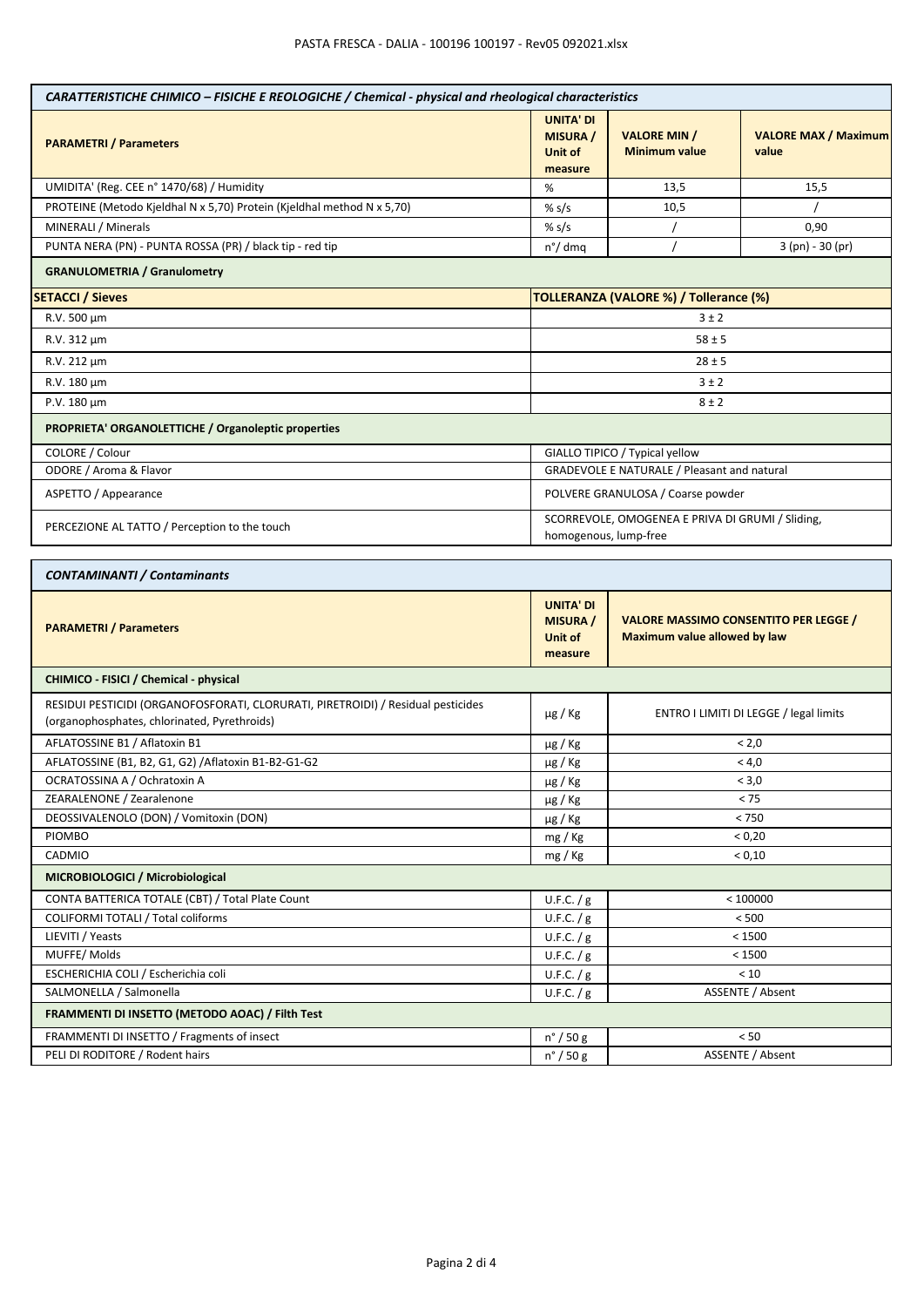| VALORI NUTRIZIONALI MEDI PER 100 g DI PRODOTTO / Mean Nutritional value for 100 g product |                                                     |                                  |  |
|-------------------------------------------------------------------------------------------|-----------------------------------------------------|----------------------------------|--|
| <b>PARAMETRI / Parameters</b>                                                             | <b>UNITA' DI MISURA /</b><br><b>Unit of measure</b> | <b>VALORE MEDIO / Mean value</b> |  |
| <b>ENERGIA</b> / Energy                                                                   | kJ - Kcal                                           | 358<br>1521<br>-                 |  |
| GRASSI / Fat                                                                              | g                                                   | 1,05                             |  |
| DI CUI ACIDI GRASSI SATURI / Of which saturates                                           | g                                                   | 0,1                              |  |
| CARBOIDRATI / Carbohydrates                                                               | g                                                   | 73                               |  |
| DI CUI ZUCCHERI / Of which sugars                                                         | g                                                   | 1,4                              |  |
| FIBRE / Fibre                                                                             | g                                                   | 1,6                              |  |
| PROTEINE / Protein                                                                        | g                                                   | 12,6                             |  |
| SALE / Salt                                                                               | g                                                   | 0                                |  |

| SOSTANZE O PRODOTTI CHE PROVOCANO ALLERGIE O INTOLLERANZE / Substances or products causing allergies or intolerances                                                                                                                                                                                                                                                                                                                                                                                                                                                                                                                                                                                                               |                                                                |                                                                                                                                                               |  |
|------------------------------------------------------------------------------------------------------------------------------------------------------------------------------------------------------------------------------------------------------------------------------------------------------------------------------------------------------------------------------------------------------------------------------------------------------------------------------------------------------------------------------------------------------------------------------------------------------------------------------------------------------------------------------------------------------------------------------------|----------------------------------------------------------------|---------------------------------------------------------------------------------------------------------------------------------------------------------------|--|
| SOSTANZE O PRODOTTI CHE PROVOCANO ALLERGIE O INTOLLERANZE - Reg. UE 1169/11 Art.<br>21 e Allegato II / Substances or products causing allergies or intolerances - Reg. UE 1169/11<br>Art. 21 e Annex II                                                                                                                                                                                                                                                                                                                                                                                                                                                                                                                            | <b>PRESENTE NEL</b><br><b>PRODOTTO / Inside the</b><br>product | <b>PRESENZA EVENTUALE E NON</b><br><b>INTENZIONALE (CONTAMINAZIONE</b><br><b>CROCIATA) / Possible and</b><br>unintentional presence (cross-<br>contamination) |  |
| Cereali contenenti glutine: grano (farro e grano khorasan), segale, orzo, avena o i loro ceppi ibridati e prodotti derivati /<br>Cereal containing gluten, namely: wheat (such as spelt and khorasan wheat), rye, barely, oats or their hybridised strains,<br>and products thereof                                                                                                                                                                                                                                                                                                                                                                                                                                                | SI (grano) / yes (wheat)                                       | NO / no                                                                                                                                                       |  |
| Crostacei e prodotti a base di crostacei / Crustaceans and products thereof                                                                                                                                                                                                                                                                                                                                                                                                                                                                                                                                                                                                                                                        | NO / no                                                        | NO / no                                                                                                                                                       |  |
| Uova e prodotti a base di uova / Eggs and products thereof                                                                                                                                                                                                                                                                                                                                                                                                                                                                                                                                                                                                                                                                         | NO / no                                                        | NO / no                                                                                                                                                       |  |
| Pesce e prodotti a base di pesce / Fish and products thereof                                                                                                                                                                                                                                                                                                                                                                                                                                                                                                                                                                                                                                                                       | NO / no                                                        | NO / no                                                                                                                                                       |  |
| Arachidi e prodotti a base di arachidi / Peanuts and products thereof                                                                                                                                                                                                                                                                                                                                                                                                                                                                                                                                                                                                                                                              | NO / no                                                        | NO/no                                                                                                                                                         |  |
| Soia e prodotti a base di soia / Soybeans and products thereof                                                                                                                                                                                                                                                                                                                                                                                                                                                                                                                                                                                                                                                                     | NO / no                                                        | SI (soia) / yes (soy)                                                                                                                                         |  |
| Latte e prodotti a base di latte (incluso il lattosio) / Milk and products thereof                                                                                                                                                                                                                                                                                                                                                                                                                                                                                                                                                                                                                                                 | NO / no                                                        | NO / no                                                                                                                                                       |  |
| Frutta a guscio, vale a dire: mandorle (Amygdalus communis L.), nocciole (Corylus avellana), noci (Juglans regia), noci di<br>acagiù (Anacardium occidentale), noci di pecan [Carya illinoinensis (Wangenh.) K. Koch], noci del Brasile (Bertholletia<br>excelsa), pistacchi (Pistacia vera), noci macadamia o noci del Queensland (Macadamia ternifolia), e i loro prodotti / Nuts,<br>namely: almonds (Amygdalus communis L.), hazelnuts (Corylus avellana), walnuts (Juglans regia), cashews (Anacardium<br>occidentale), pecan nuts (Carya illinoinensis (Wangenh.) K. Koch), Brazil nuts (Bertholletia excelsa), pistachio nuts<br>(Pistacia vera), macadamia or Queensland nuts (Macadamia ternifolia), and products thereof | NO / no                                                        | NO / no                                                                                                                                                       |  |
| Sedano e prodotti a base di sedano / Celery and products thereof                                                                                                                                                                                                                                                                                                                                                                                                                                                                                                                                                                                                                                                                   | NO / no                                                        | NO / no                                                                                                                                                       |  |
| Senape e prodotti a base di senape / Mustard and products thereof                                                                                                                                                                                                                                                                                                                                                                                                                                                                                                                                                                                                                                                                  | NO / no                                                        | NO / no                                                                                                                                                       |  |
| Semi di sesamo e prodotti a base di semi di sesamo / Sesame Seeds and products thereof                                                                                                                                                                                                                                                                                                                                                                                                                                                                                                                                                                                                                                             | NO / no                                                        | NO / no                                                                                                                                                       |  |
| Frutta a guscio: mandorle, nocciole, noci comuni ecc e prodotti derivati / Tree Nuts                                                                                                                                                                                                                                                                                                                                                                                                                                                                                                                                                                                                                                               | NO / no                                                        | NO / no                                                                                                                                                       |  |
| Anidride solforosa e solfiti in concentrazioni superiori a 10 mg/Kg o 10 mg/litro in termini di SO2 / Sulphur dioxide and<br>sulphites at concentrations of more than 10 mg/Kg or 10 mg/litre in terms of the total SO2                                                                                                                                                                                                                                                                                                                                                                                                                                                                                                            | NO / no                                                        | NO/no                                                                                                                                                         |  |
| Lupini e prodotti a base di lupini / Lupin and products thereof                                                                                                                                                                                                                                                                                                                                                                                                                                                                                                                                                                                                                                                                    | NO / no                                                        | NO / no                                                                                                                                                       |  |
| Molluschi e prodotti a base di molluschi / Molluscs and products thereof                                                                                                                                                                                                                                                                                                                                                                                                                                                                                                                                                                                                                                                           | NO / no                                                        | NO / no                                                                                                                                                       |  |

| <b>DURATA DEL PRODOTTO / Shelf Life</b>                                    |                                                                                |  |
|----------------------------------------------------------------------------|--------------------------------------------------------------------------------|--|
| <b>PRODOTTO / Product</b>                                                  |                                                                                |  |
| IN SACCO DA 25 Kg / For bag of 25 Kg                                       | 270 GIORNI DALLA DATA DI CONFEZIONAMENTO / 270 days from the date of packaging |  |
| IN SACCO DA 1 E 5 Kg / For bag of 1 and 5 Kg                               | 365 GIORNI DALLA DATA DI CONFEZIONAMENTO / 365 days from the date of packaging |  |
| <b>RINFUSA / Bulk</b>                                                      | 180 GIORNI DALLA DATA DI MACINAZIONE / 180 days from the date of milling       |  |
| <b>MODALITA' DI CONSERVAZIONE / Storage conditions</b>                     |                                                                                |  |
| DA CONSERVARE IN LUOGO FRESCO ED ASCIUTTO (temp. 18-25 C° umidità ≤ 60%) / |                                                                                |  |
| Store in a cool and dry place (temp. $18-25$ C° humidity $\leq 60\%$ )     |                                                                                |  |